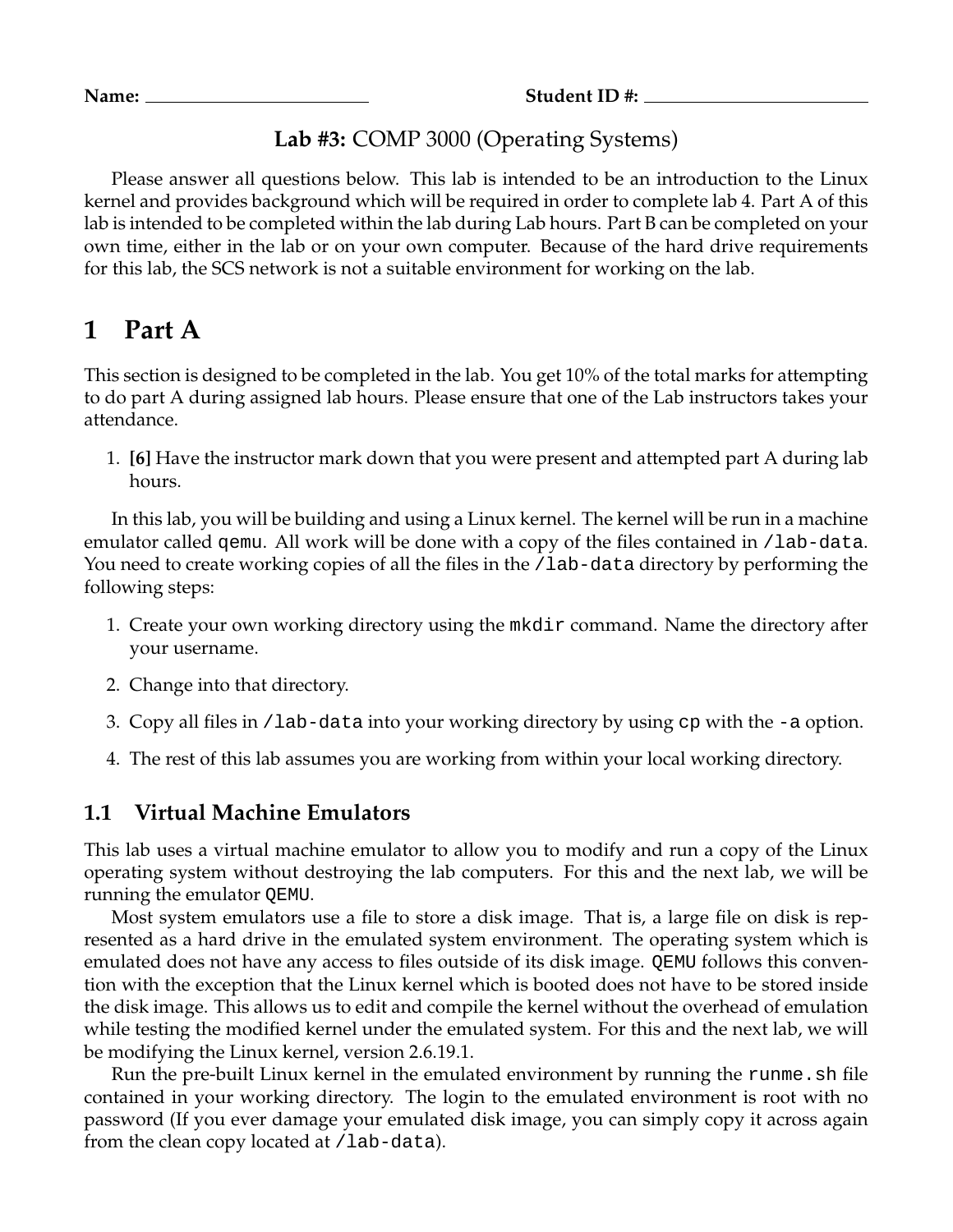- 1. **[2]** By using the lspci command, determine what PCI bus hardware is being emulated. Specifically, what video card does QEMU report to the operating system?
- 2. **[2]** Compare the output of the lspci on the emulated vs the real system. What is one piece of hardware available on the real system that is not available on the emulated system?

## **1.2 The Linux Kernel**

- 1. **[2]** The Linux kernel is stored in the linux-2.6.19.1 directory. What command line can be given to configure the kernel with a random assortment of configuration options?
- 2. **[2]** Using the configuration command make menuconfig, browse through the menus until you find the option for *Magic SysRq Key*. What menu is the option contained in?
- 3. **[2]** Enable support for the ISA SoundBlaster 16 card under ALSA (Advanced Linux Sound Architecture) and rebuild the kernel using make. Where did you find the option for the SoundBlaster 16 PnP ISA card?
- 4. **[2]** Run the new kernel you built with SoundBlaster support. The kernel will now detect a sound card on the emulated system. The command dmesg will display the debug messages output while the system is booting. What IRQ is the SoundBlaster device tied to?

# **2 Part B**

## **2.1 Virtual Machine Emulators**

- 1. **[5]** This lab used QEMU as a virtual machine emulator to allow us to build, modify, and debug a Linux kernel without having to reboot the real machine. Very briefly, how does a virtual machine emulator work (i.e. what does it do)?
- 2. **[10]** Using the documentation for QEMU (and the documentation for GDB) (both of which are available online), answer the following questions:
	- (a) **[2]** What function does the kernel hang in when you shut down your emulated kernel? To get the kernel into the *hung* state, run the kernel in the emulator, log in as root, and then type halt. Wait for the *System halted* message.
	- (b) **[4]** What option did you have to pass into qemu to enable gdb debugging of the running kernel?
	- (c) **[4]** What command did you have to give to the gdb command line to debug the kernel running in qemu?
- 3. **[5]** By reading *QEMU, a Fast and Portable Dynamic Translator* by Fabrice Bellard <sup>1</sup> , determine why QEMU is capable of running quickly compared to other emulators like Bochs<sup>2</sup>.

<sup>&</sup>lt;sup>1</sup>http://www.usenix.org/publications/library/proceedings/usenix05/tech/freenix/bellard.html <sup>2</sup>http://bochs.sourceforge.net/